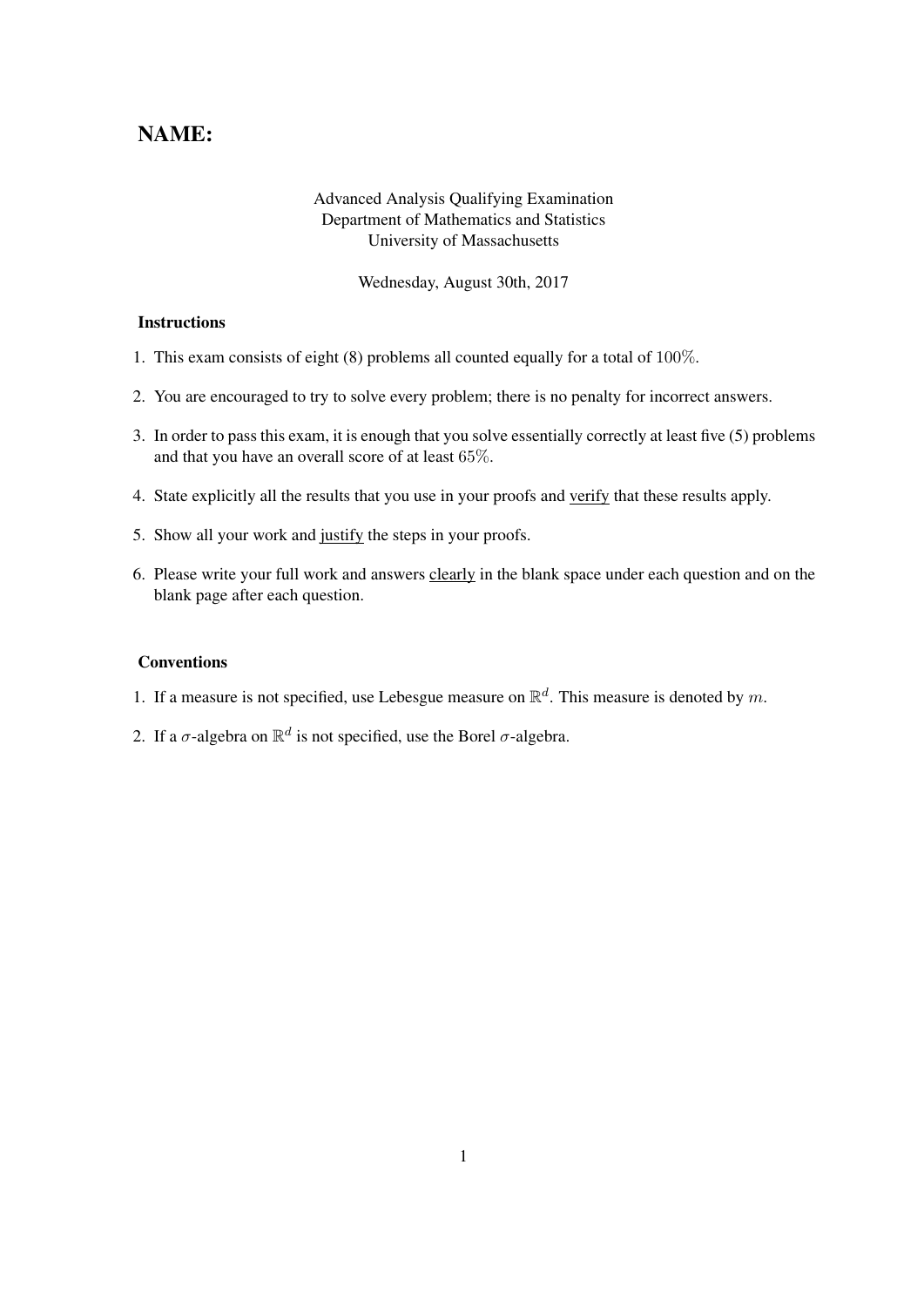- 1. (a) Let A be a  $\sigma$ -algebra on a set X and let  ${B_k}_{k=1}^{\infty}$  be a sequence of pairwise disjoint sets. For each  $n \in \mathbb{N}$  define  $A_n := \bigcup_{k=n}^{\infty} B_k$ . Prove that  $\bigcap_{n=1}^{\infty} A_n = \emptyset$ 
	- (b) Let A be a  $\sigma$ -algebra on a set X and assume that  $\mu : A \to [0, \infty]$  has the following properties:
		- (i) If  $A_1, A_2 \in \mathcal{A}$  with  $A_1 \cap A_2 = \emptyset$ , then  $\mu(A_1 \cup A_2) = \mu(A_1) + \mu(A_2)$ .

(ii) If  $\{A_n\}_{n=1}^{\infty}$  is a sequence in A such that  $A_{n+1} \subset A_n$  for all  $n \in \mathbb{N}$ , and  $\bigcap_{n=1}^{\infty} A_n = \emptyset$ , then  $\lim_{n\to\infty}\mu(A_n)=0$ 

Prove that  $\mu$  is a positive measure on X.

**Hint for (b).** To show countable additivity, use (a) and note that  $\bigcup_{k=1}^{\infty} B_k$  is the disjoint union of  $\bigcup_{k=1}^{n-1} B_k$  and  $A_n$  provided  $n \geq 2$ .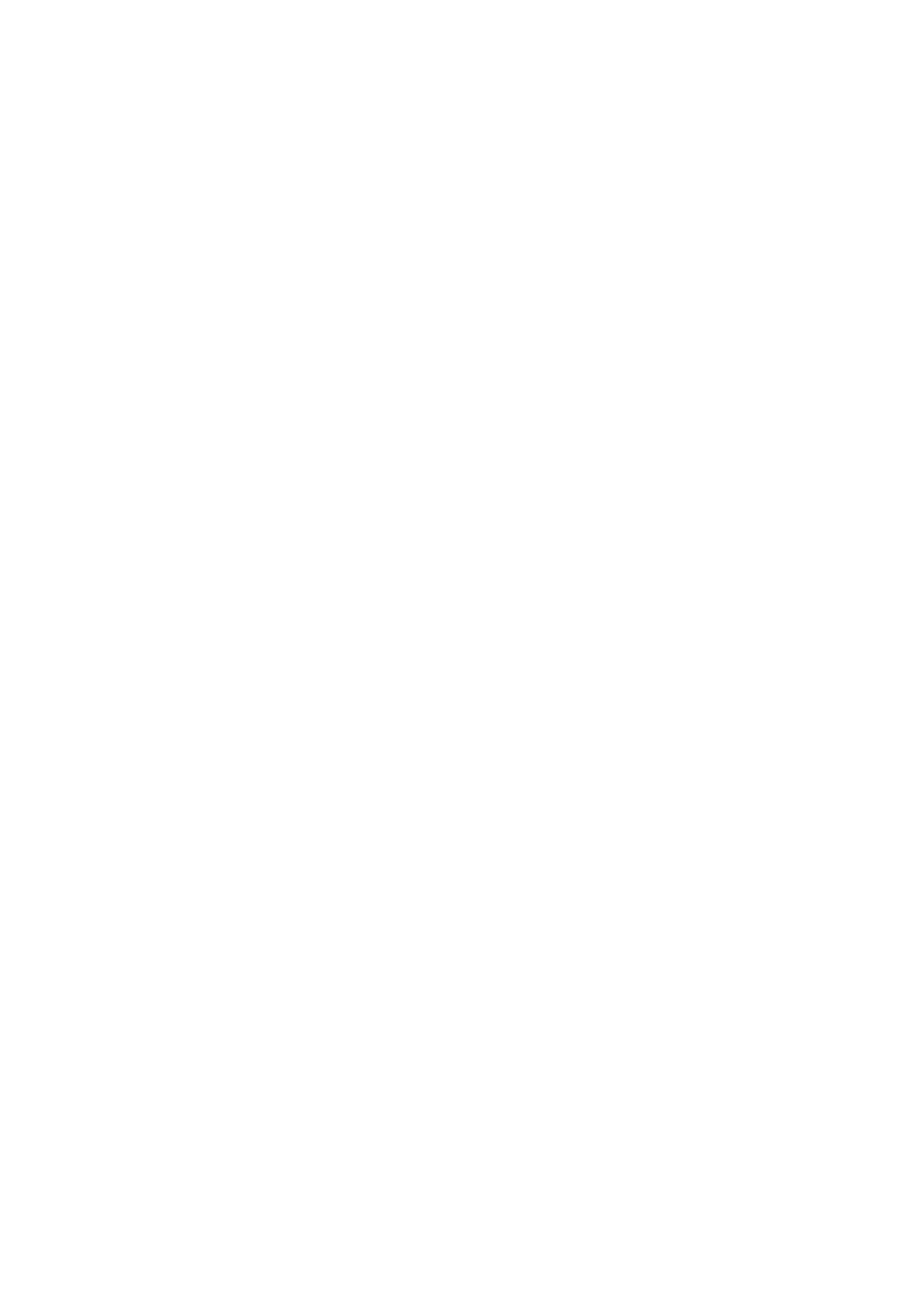2. (a) Compute the following limit justifying all steps,

$$
\lim_{n \to \infty} \int_0^\infty \frac{n \sin(x/n)}{x(1+x^2)} dx.
$$

(b) Suppose  $g : \mathbb{R} \to [0, \infty)$  is in  $L^1(\mathbb{R})$  and  $f : \mathbb{R} \to \mathbb{R}$  is continuous and bounded. Show that

$$
\lim_{n\to\infty}\int_{\mathbb{R}}\;n\,g(nx)\,f(x)\,dx\,=\,f(0)\,\|g\|_{L^1(\mathbb{R})}.
$$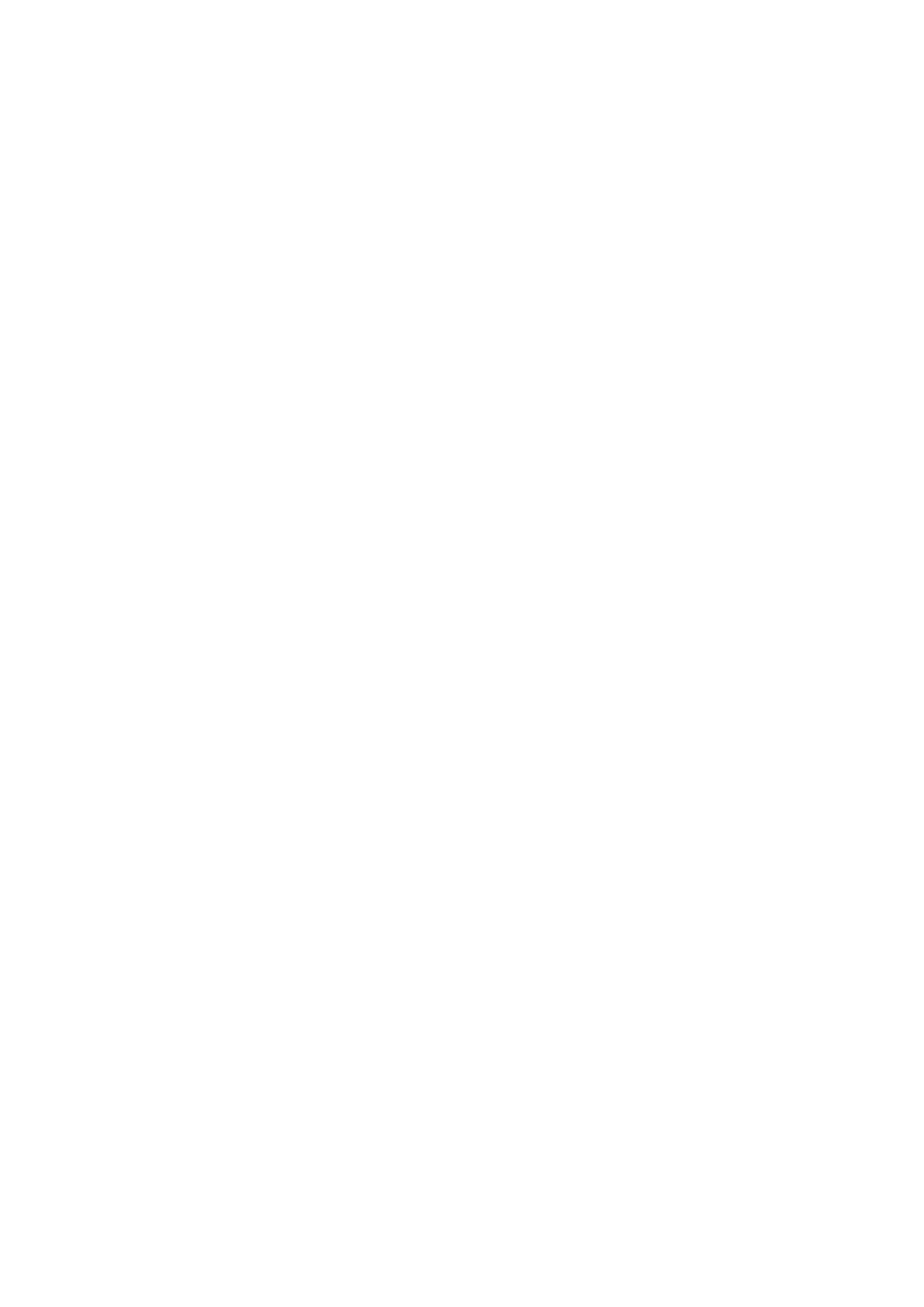3. (a) Suppose that  $\{f_n\}_{n\geq 1}$ ,  $\{g_n\}_{n\geq 1}$ , f, g are functions in  $L^1(\mathbb{R}^d)$  and that  $f_n(x) \to f(x)$  and  $g_n(x) \to g(x)$  for a.e. x in  $\mathbb{R}^d$  as  $n \to \infty$ . Show that if  $|f_n| \leq g_n$  for all  $n \geq 1$  and  $\lim_{n\to\infty}\int g_n dx = \int g dx$  then  $\lim_{n\to\infty}\int f_n dx = \int f dx$ .

**Hint for (a).** Apply Fatou's lemma to  $g_n \pm f_n$ .

(b) Suppose  $\{f_n\}_{n\geq 1}$ , f are functions in  $L^1(\mathbb{R}^d)$  and that  $f_n(x) \to f(x)$  for a.e. x in  $\mathbb{R}^d$ . Prove that  $f_n \to f$  in  $L^1(\mathbb{R}^d)$  if and only if  $||f_n||_{L^1(\mathbb{R}^d)} \to ||f||_{L^1(\mathbb{R}^d)}$ .

Hint for (b). Use part (a).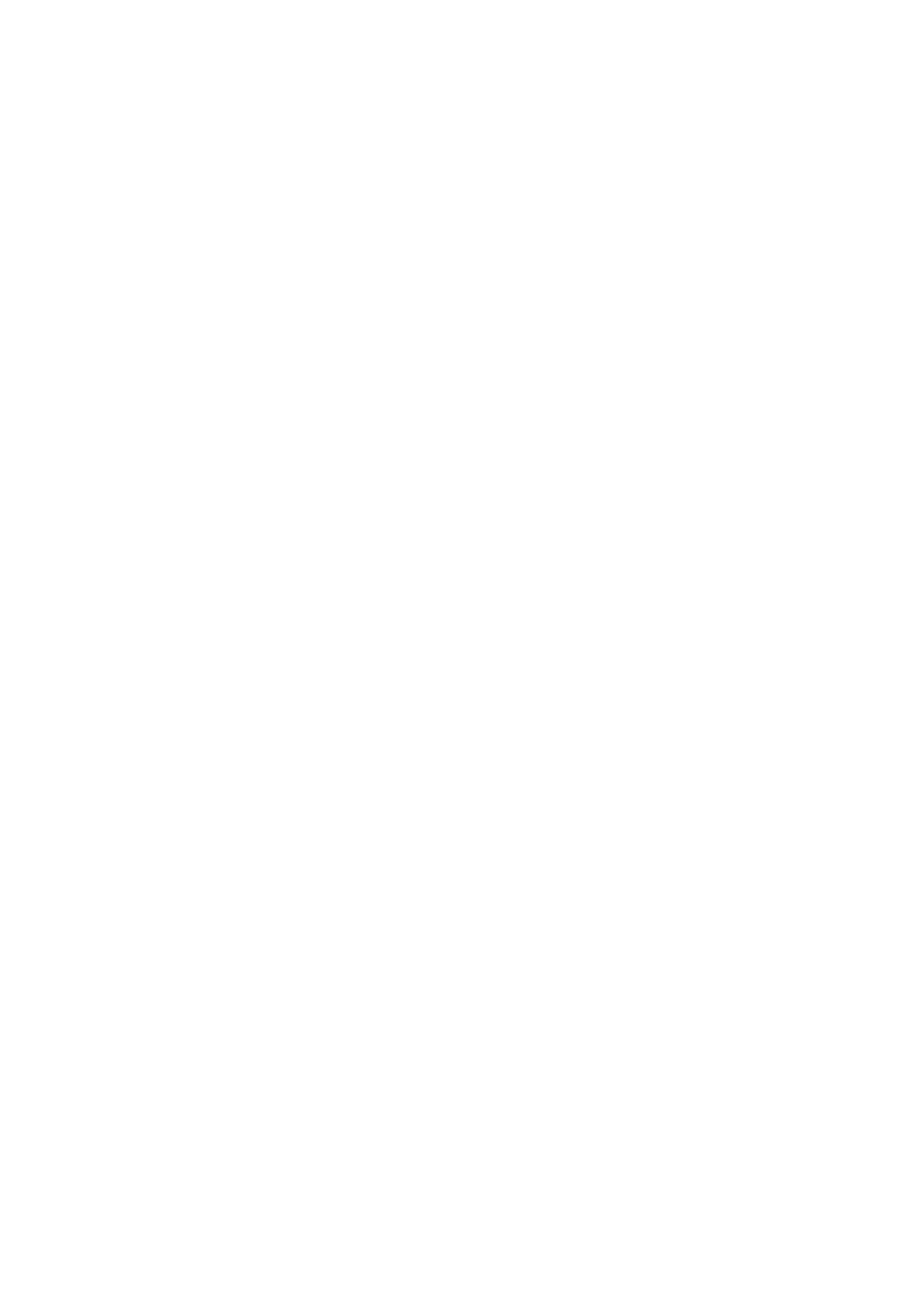4. (a) Let  $(X, \mu)$  be a measure space and let  $f \in L^1(X, d\mu)$ . Prove that for every  $\varepsilon > 0$  there exists a  $\delta > 0$  such that

$$
\left|\int_A f \, d\mu\right| < \varepsilon,
$$

whenever A is a measurable subset of X with  $\mu(A) < \delta$ .

(b) Consider R together with the Lebesgue measure m. Suppose that  $\lambda$  is a finite positive measure on R which is absolutely continuous with respect to m; that is  $\lambda \ll m$ . Prove that the function  $F(x) := \lambda((-\infty, x])$ ,  $x \in \mathbb{R}$  is *uniformly* continuous.

Hint for (b). Use part (a).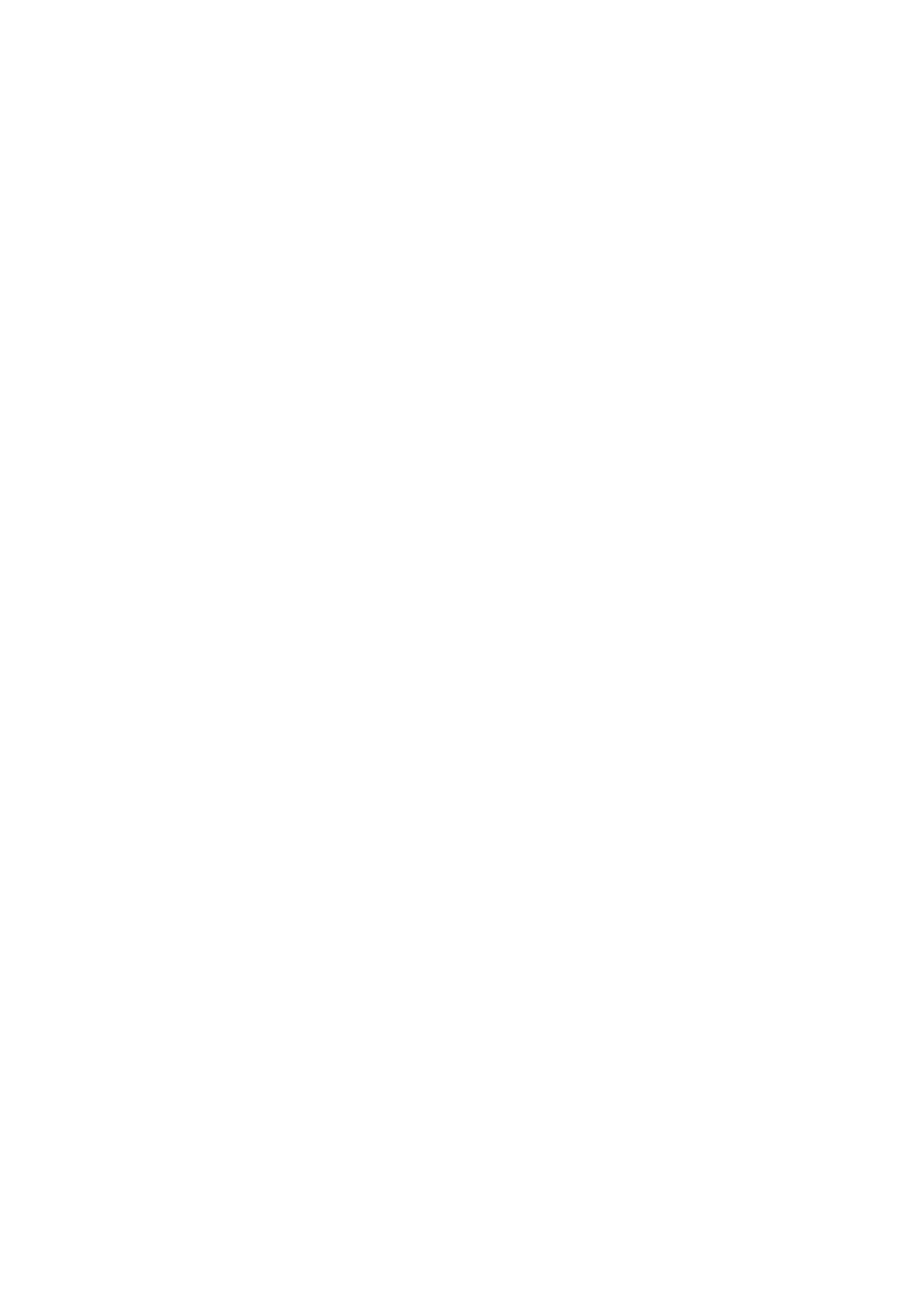5. Let N be some fixed positive integer and for any  $\sigma > 0$  consider the function:

$$
\psi_{\sigma}(s) := \begin{cases}\n(s/\sigma)^N & \text{if } 0 < s \le \sigma, \\
0 & \text{if } \sigma < s < \infty\n\end{cases}
$$

(a) Show that for any  $a > 0$ ,  $\psi_{a\sigma}(s) = \psi_{\sigma}(a^{-1}s)$ .

(b) Suppose that g is a non-negative function in  $L^1([0,\infty), \frac{dx}{dx}$  $\frac{dx}{x}$ ). That is,  $g \ge 0$  is integrable on  $[0, \infty)$  with respect to the measure  $\frac{dx}{x}$ . Show that,

$$
\int_0^\infty \int_s^{2s} \psi_\sigma(s) g(t) \frac{dt}{t} \frac{ds}{s} = \int_\sigma^{2\sigma} \int_0^\infty \psi_u(s) g(s) \frac{ds}{s} \frac{du}{u}.
$$

Hint for (b). Use a change of variables, Fubini-Tonelli (justify), and part (a).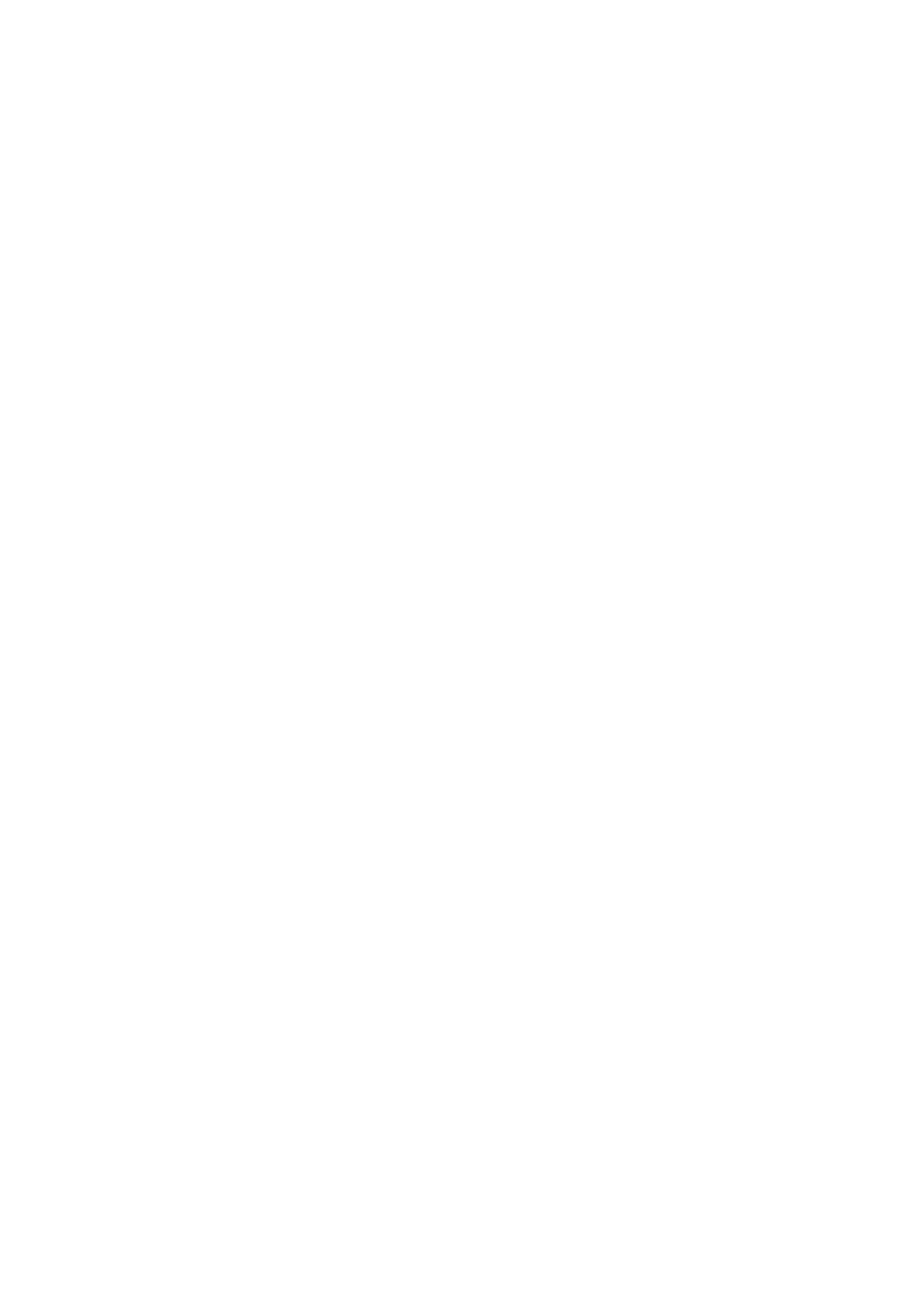6. Let H be a real Hilbert space H with inner product  $\langle \cdot, \cdot \rangle$  and let S be a subset of H. We denote by  $\overline{S}$  the smallest closed subspace of H containing S. We define the set

$$
S^{\perp} := \{ u \in \mathcal{H} : \langle u, v \rangle = 0 \text{ for all } v \in S \}
$$

- (a) Prove that  $S^{\perp}$  is a closed subspace of H
- (b) Prove that  $S \subset (S^{\perp})^{\perp}$  and that  $\overline{S}^{\perp} \subset S^{\perp}$
- (c) Use the fact for any closed subspace M of  $H$ ,  $(M^{\perp})^{\perp} = M$  (which you need not prove) together with (b) to prove that  $(S^{\perp})^{\perp} = \overline{S}$ .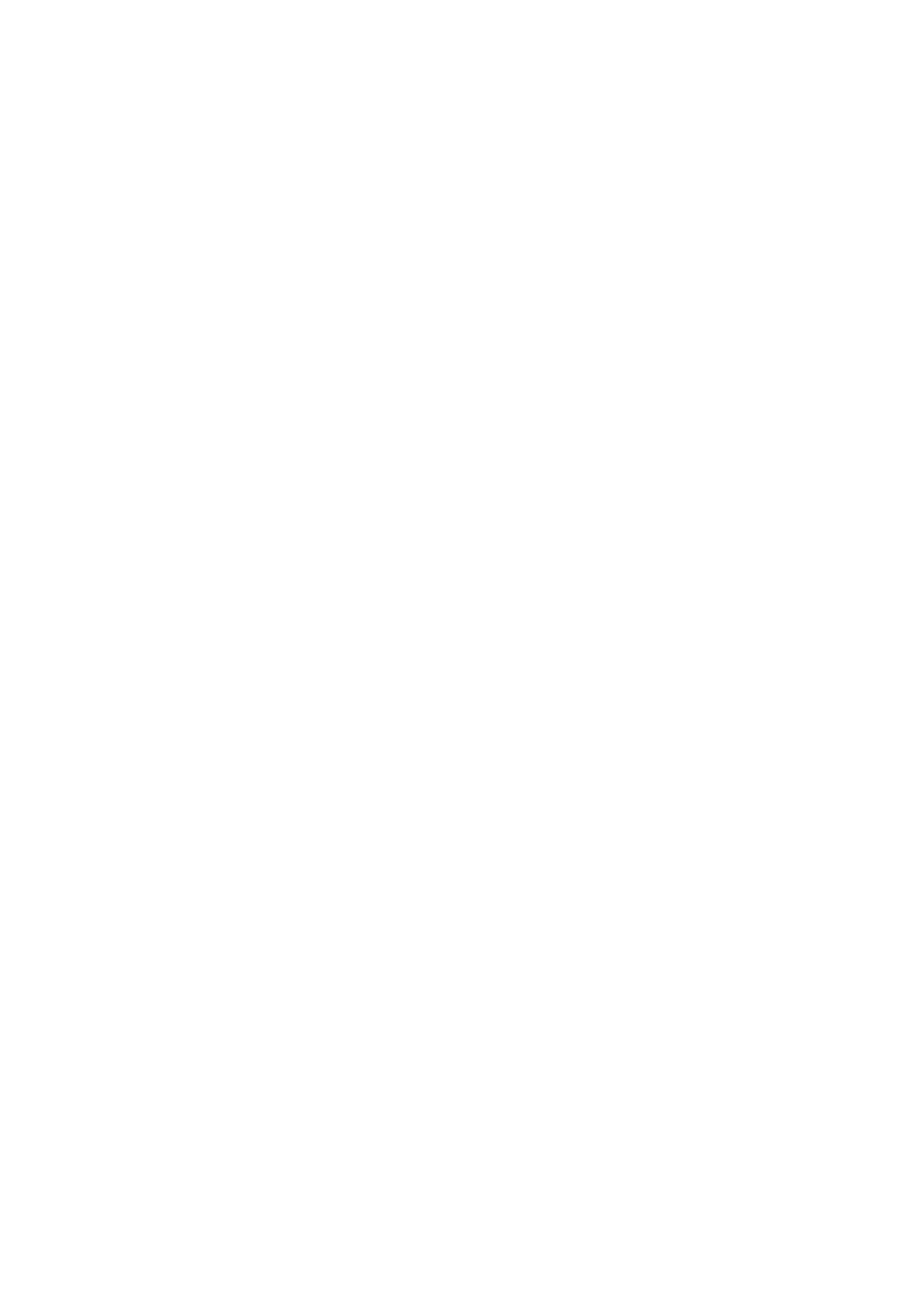7. (a) Let f be an integrable function defined on [a, b] and let  $\phi$  be a continuous convex function defined on R. Prove that

$$
\phi\left(\frac{1}{b-a}\int_a^b f(x)\,dx\right) \leq \frac{1}{b-a}\int_a^b \phi(f(x))\,dx.
$$

**Hint for (a).** Note that if  $\phi$  is convex on R, then for every  $(x_0, \phi(x_0))$  on the graph of  $\phi$ , there exists an  $\alpha = \alpha(x_0)$  in R such that  $\phi(x) \geq \alpha(x - x_0) + \phi(x_0)$  for all  $x \in \mathbb{R}$ . You need **not** prove this. To prove the desired inequality, pick a suitable  $x_0$ .

(b) Show that if  $f \in L^q([0,1])$ ,  $q > 0$ , then

$$
\int_0^1 \log |f| \, dx \, \leq \, \log \|f\|_{L^q([0,1])}.
$$

**Hint for (b).** Use part (a) with  $\phi(t) = e^t$  and an appropriate integrable function.